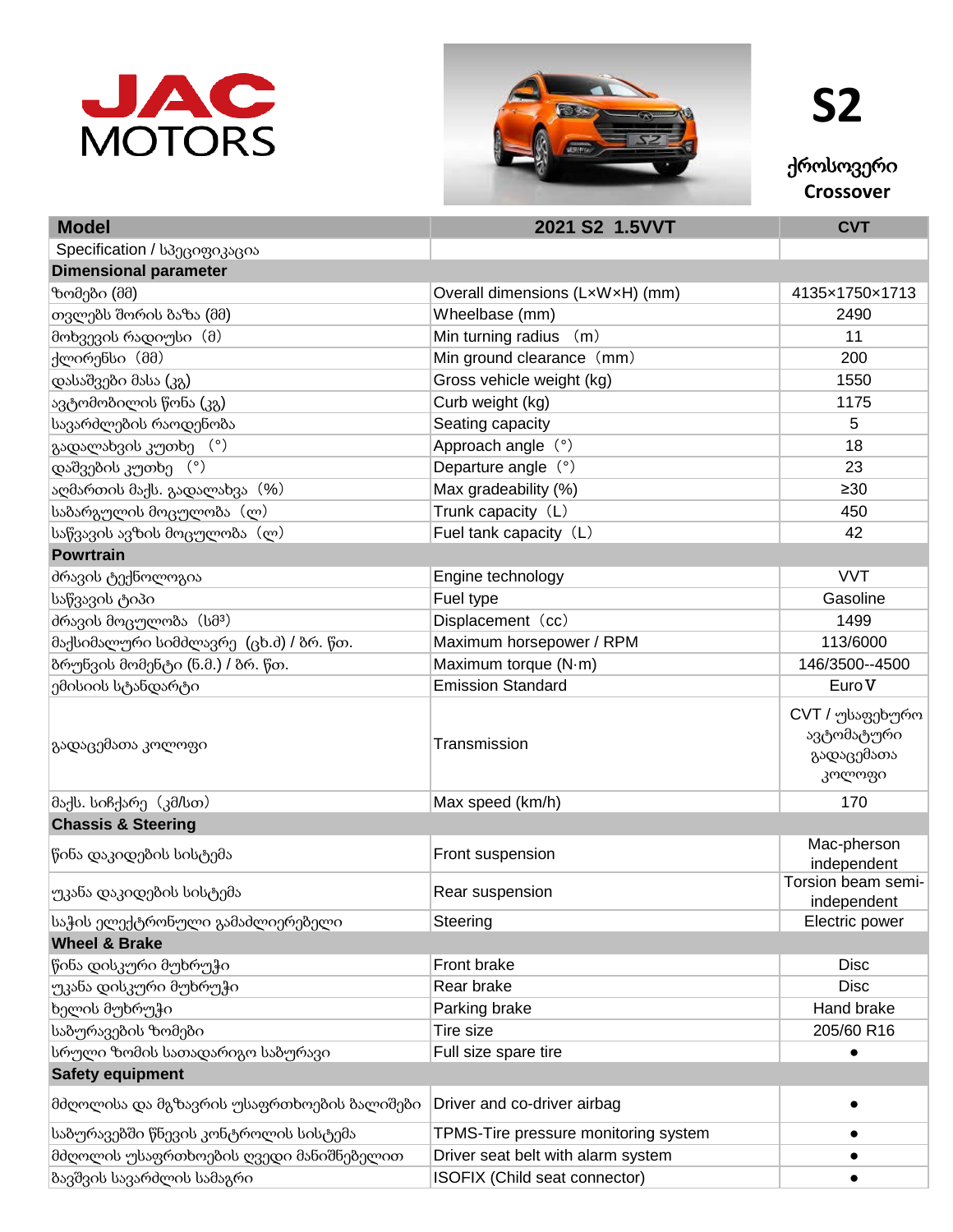| გატაცების საწინააღმდეგო სისტემა იმობილაიზერი  IMMO (Engine immobilizer) |                                                 |           |  |
|-------------------------------------------------------------------------|-------------------------------------------------|-----------|--|
| ცენტრალური კარის საკეტი                                                 | Central door locking                            |           |  |
| დისტანციური გასაღები                                                    | Remote key                                      |           |  |
| მუხრუჭების ბლოკირების საწინააღმდეგო სისტემა<br>(ABS)                    | <b>ABS-Anti lock Braking System</b>             |           |  |
| მუხრუჭის ძალის ელექტრონული გადანაწილება<br>(EBD)                        | <b>EBD-Electronic Brake force Distribution</b>  |           |  |
| სტაბილიზაციის ელექტრონული პროგრამა (ESC)                                | <b>ESC-Electronic Stability Control</b>         |           |  |
| ექსტრემალური დამუხრუჭების გამაძლიერებელი                                | <b>HBA-Hydraulic Brake Assist</b>               |           |  |
| აღმართზე დაძვრის დამხმარე სისტემა (HAC)                                 | <b>HAC-Hill start Assist Control</b>            | $\bullet$ |  |
| უკანა სვლის პარკინგ სენსორი                                             | Rear parking sensor                             |           |  |
| <b>Lighting Collocation</b>                                             |                                                 |           |  |
| დღის განათების ფარები                                                   | Daytime running lamps                           | $\bullet$ |  |
| წინა ნისლის საწინააღმდეგო ფარები                                        | Front fog lamp                                  |           |  |
| <b>Lighting Collocation</b>                                             |                                                 |           |  |
| უკანა ნისლის საწინააღმდეგო ფარები                                       | Rear fog lamp                                   |           |  |
| ფარების სიმაღლის რეგულირება                                             | Headlamps height adjustable                     |           |  |
| <b>Glass &amp; rearview mirror</b>                                      |                                                 |           |  |
| წინა ელ. მინების ამწევი                                                 | Front power windows                             | $\bullet$ |  |
| უკანა ელ. მინების ამწევი                                                | Rear power windows                              | $\bullet$ |  |
| სარკეების გათბობა                                                       | Rearview mirror heating                         |           |  |
| ელ. რეგულირებადი უკანა ხედვის სარკეები                                  | Rearview mirror electric adjustment             |           |  |
| <b>Interior Equipment</b>                                               |                                                 |           |  |
| მულტიფუნქციური საჭე                                                     | Multifunction steering wheel                    |           |  |
| შავი - ვერცხლისფერი ინტერიერი                                           | <b>Black-Silver interior</b>                    |           |  |
| სამზეური სარკით (მძღოლი/მგზავრი)                                        | Sun visor mirror of driver's / co-driver's seat |           |  |
| ტყავის სავარძლები                                                       | Leather seat                                    | $\bullet$ |  |
| საჭის რეგულირება                                                        | Up and down adjustment of steering wheel        | $\bullet$ |  |
| მრავის ხმის იზოლაცია                                                    | Sound insulation pad of hood                    | $\bullet$ |  |
| საბარგულის განათება                                                     | Trunk lamp                                      | $\bullet$ |  |
| საბარგულის საფენი                                                       | Trunk cover                                     | $\bullet$ |  |
| ინსტრუმენტების პანელის განათების რეგულირება                             | The instrument cluster dimmer switch            |           |  |
| კრუიზ კონტროლის სისტემა                                                 | <b>CCS-Cruise control system</b>                | $\bullet$ |  |
| კონდიციონერი                                                            | The manual air conditioning                     |           |  |
| <b>Seats</b>                                                            |                                                 |           |  |
| სავარძლების სომაღლის რეგულირება                                         | Seat height adjustment                          |           |  |
| <b>Multimedia configuration</b>                                         |                                                 |           |  |
| რადიო                                                                   | Radio                                           | $\bullet$ |  |
| AUX+USB / MP5 / Bluetooth phone / iPod                                  | AUX+USB / MP5 / Bluetooth phone / iPod          |           |  |
| დინამიკები                                                              | <b>Speakers</b>                                 | 6         |  |

 **Warranty 4 years or 120 000 km mileage, whichever comes first**

გარანტია**: 4** წელი ან **120 000** კმ**.** რომელიც ადრე შესრულდება